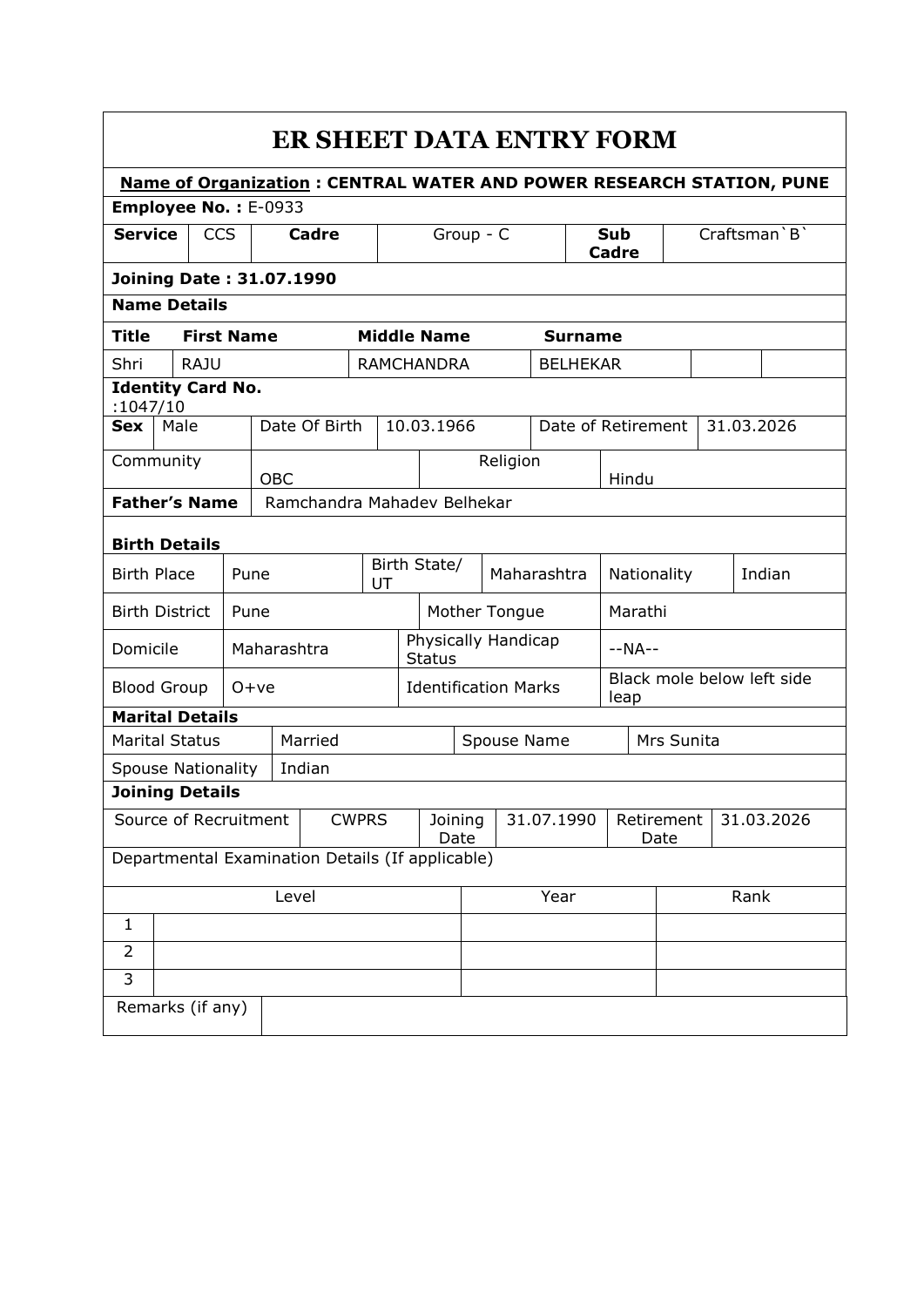| Languages known             |                  |             |       |              |  |  |  |  |  |  |
|-----------------------------|------------------|-------------|-------|--------------|--|--|--|--|--|--|
|                             | Name of Language | <b>Read</b> | Write | <b>Speak</b> |  |  |  |  |  |  |
| Indian Languages 1<br>Known | Marathi          |             |       |              |  |  |  |  |  |  |
| $\overline{2}$              | Hindi            |             |       |              |  |  |  |  |  |  |
| 3                           | English          |             |       |              |  |  |  |  |  |  |
| $\overline{4}$              |                  |             |       |              |  |  |  |  |  |  |
| 5                           |                  |             |       |              |  |  |  |  |  |  |
|                             |                  |             |       |              |  |  |  |  |  |  |
| Foreign Languages           |                  |             |       |              |  |  |  |  |  |  |
| Known                       |                  |             |       |              |  |  |  |  |  |  |
| $\overline{2}$              |                  |             |       |              |  |  |  |  |  |  |
| 3                           |                  |             |       |              |  |  |  |  |  |  |

## Details of deputation (if applicable)

| Name of the Office | Post held at that<br>time in parent office | Name of post<br>(selected for<br>deputation | Period of deputation |      |  |  |
|--------------------|--------------------------------------------|---------------------------------------------|----------------------|------|--|--|
|                    |                                            |                                             | Since                | From |  |  |
|                    |                                            |                                             |                      |      |  |  |

## Details of Foreign Visit

| SI.<br>No. | Place of Visit | Date of<br>visit | Post held at<br>that time | Whether it  <br>is a<br>personal or<br>official visit | Details of visit |
|------------|----------------|------------------|---------------------------|-------------------------------------------------------|------------------|
|            |                |                  |                           |                                                       |                  |

## Transfer/Posting Detail (if applicable)

| Place | Period of posting |      |  |  |  |  |  |  |
|-------|-------------------|------|--|--|--|--|--|--|
|       | Since             | From |  |  |  |  |  |  |
|       |                   |      |  |  |  |  |  |  |
|       |                   |      |  |  |  |  |  |  |
|       |                   |      |  |  |  |  |  |  |
|       |                   |      |  |  |  |  |  |  |
|       |                   |      |  |  |  |  |  |  |